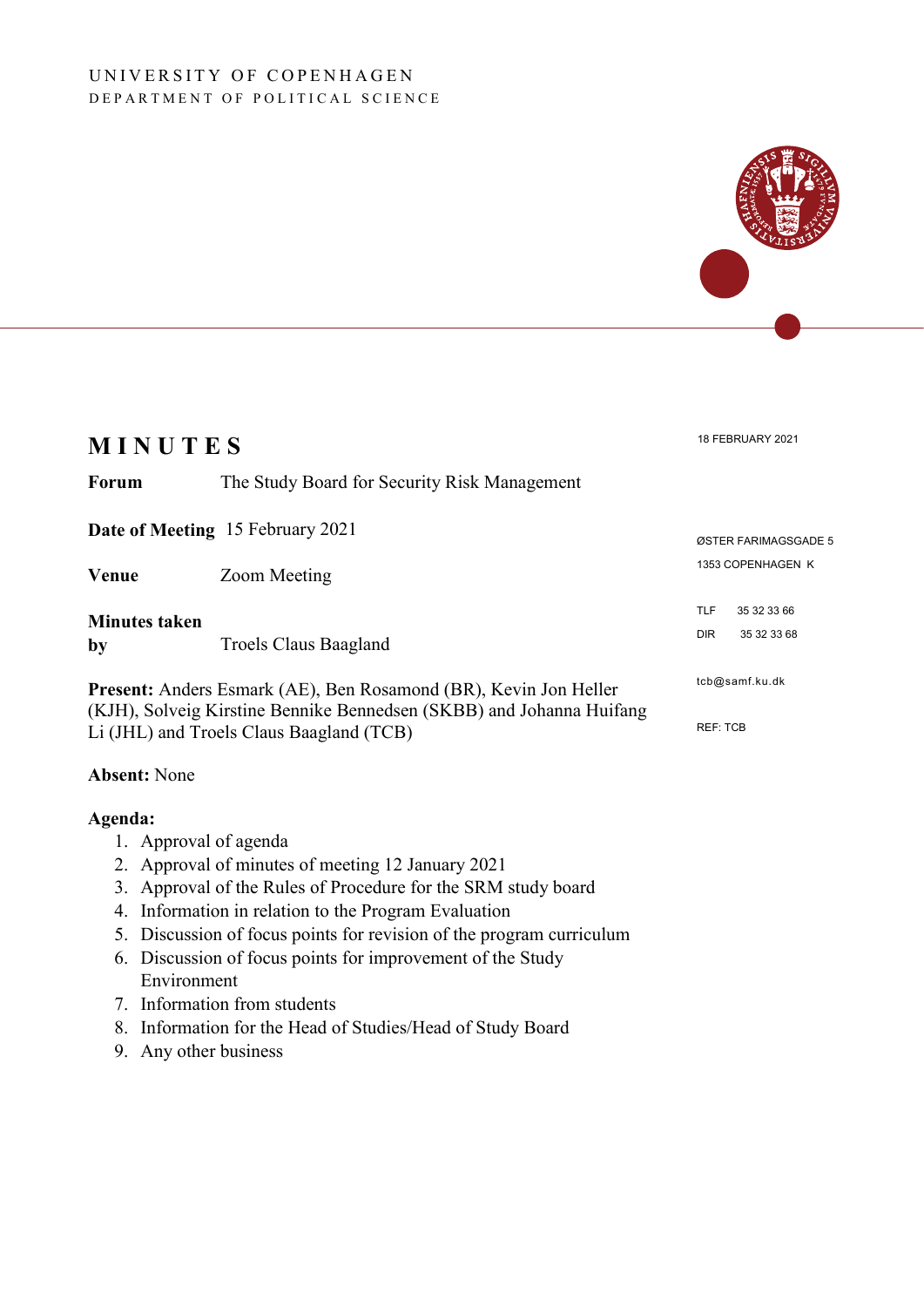## **1) Approval of Agenda** SIDE 2 AF 5

Approved.

# **2) Approval of minutes of meeting 12 January 2021**

Minutes approved.

# **3) Approval of the Rules of Procedure for the SRM study board**

The rules were approved.

# **4) Information in relation to the Program Evaluation**

AE gave a brief summary of the BA profile for incoming students 2018- 2019. He estimated that approximately 50 percent has a background from IR. The second largest group has a BA in political science. He mentioned that the remaining group consisted of students with a large variety of study backgrounds. Among the topics mentioned were development studies, criminology, sociology, general social science etc.

AE mentioned that students with a BA in business have become less prominent since SRM was launched. SKBB emphasized that there is still a number of students with this background and emphasized the demand for SRM candidates among private companies.

KJH asked it the IR policy focus was equally prevalent in the applicant pool or if it was reflecting the admission decisions.

AE stated that his impression is that IR is also most prevalent among applicants, but emphasized that more solid information would be needed to fully answer the question.

AE reported that the particular attention given to the financial sector as a job market in the evaluation report is not fully supported by best available data on student careers after graduation (the Graduate Survey from 2019). He said that the SRM-candidates are going both to the public and private sector, but with a huge job diversity in general.

JHL remarked that the focus on the financial sector in the evaluation report seems to be the result of a somewhat narrow and pessimistic view of the job market for SRM students at odds with the reality. AE agreed that the job market is broad and diverse, but emphasized that the evaluation report mentions legitimate concerns about political opposition to study tracks with a high proportion of international students.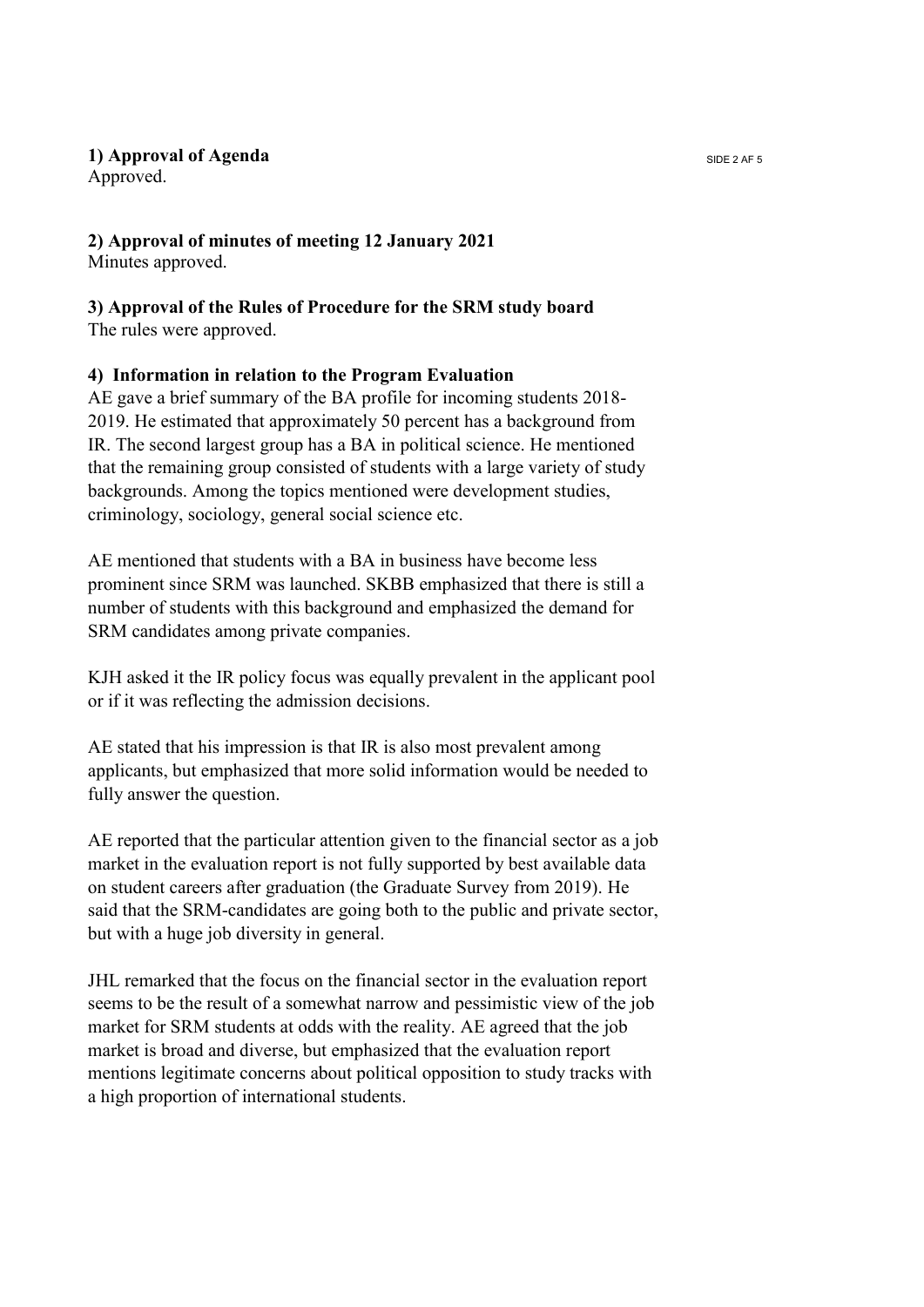### **5**) Discussion of focus points for revision of the program curriculum side 3 AF 5

AE stated that the evaluation report highlights progression and student expectations as the main focus points. He stated that these pointed to two key issues: that students seem to expects a more practice-oriented program than SRM actually is designed to deliver and the balance between the IR/security studies one the hand and management/organization on the other.

JHL said that SRM students expected a distinct SRM program, but the program to a large degree incorporates traditional elements from IR and political science. The latter is particularly pronounced for the elective courses where SRM and political science students are mixed.

AE emphasized that some of the electives are targeted primarily to SRM students (with preference given to SRM students), but the composition of elective courses vary from semester to semester.

SKBB mentioned that there is a delicate balance with the fee inflow of political sciences students and the study environment for SRM-students. She would expect more progression in a class with only SRM students.

AE pointed out, that the first semester is quite dense with only compulsory courses without electives. Maybe the compulsory courses should be more evenly distributed throughout the program to ensure a better study environment. Also, he said, that there is a resource problem in regard to how many SRM courses that can be offered.

KJH encouraged creating a certain flow for the students, e.g. helping them to cluster around certain elective courses.

With regard to students expecting a more practice-oriented program, AE said that the primary competencies within the department are academic and research-oriented, not focused on practical application.

JHL said that in reality the students get security  $\&$  risk studies, and not so much "management". She encouraged to stick to the original title of the program, and that is to combine security & risk studies with management. This, she said, is what makes SRM different from other studies.

KJH stated that graduates studies should not be about practical skills, and he emphasized that it is "not good to do things halfway".

JLG warned against a conclusion where SRM studies were fully IR studies because it is assumed that students come for that only – the program should not be too one-sided (which is the Copenhagen School approach).

JLH and SKBB encouraged to do a survey among the students to have an idea about their wishes, and what they came for.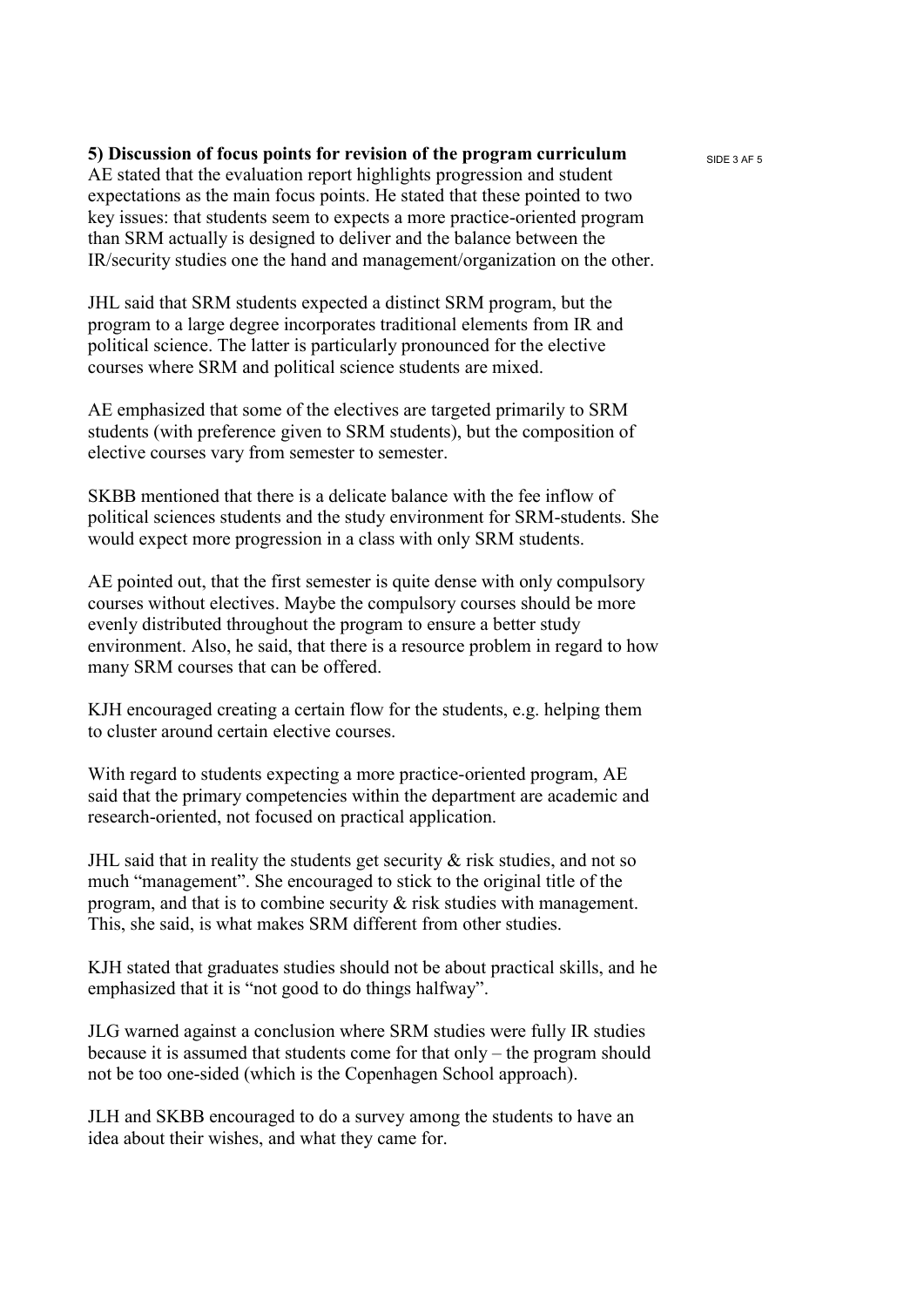SIDE 4 AF 5

AE stated that he would look into doing such a survey in connection with his own teaching.

AE said that the discussion at the meeting should only be considered as an initial discussion. However, he concluded the discussion showed commitment to strengthening and developing SRM's current profile rather than focusing solely on IR/security studies. He also concluded that there was little support for simply making the program more practical, but steps taken to match student expectations in this respect should involve both revision of the program and better communication to prospective students. He also repeated that future revisions should look at both obligatory courses, which are key to both progression and study environment, as well as the potential for further development of electives.

### **6) Discussion of focus points for improvement of the Study Environment**

AE said that the study board's role should be defined at the coming meetings. Foremost the work should focus on study environment, study program, teaching and evaluation.

AE encouraged JHL and SKBB to make people aware that a SRM study board has now been established, and that they could now bring up their concerns here.

### **7) Information from students**

JHL mentioned that there were some confusion in general among students, about administrative things such as course registration, and where to find grades. She felt that the students did not felt prepared since it was not enough with the 50 minutes on-line introduction given by the Study Advisory after a course lecture and at the welcome day. She encouraged to inform more about such practical things, since knowledge about that can't be taken for granted in regard to non-Danish students.

### **8) Information from the Head of Studies/Chairman of Study Board**

AE was drawing attention to appendix 6 -7 about student well-being initiatives and teaching during COVID-19. He encouraged the students to look more into the appendices, and consider if some of the suggestions could be of relevance for the study board.

BR - gave a brief overview of the in-take process of new SRM students. He mentioned that the next deadline for EU/EAA applicants is 1 March.

BR also mentioned that he would encourage SRM teachers to meet on a regular basis and ultimately to establish a teacher forum. This, he thought, would increase the teaching quality, since the content of the courses could